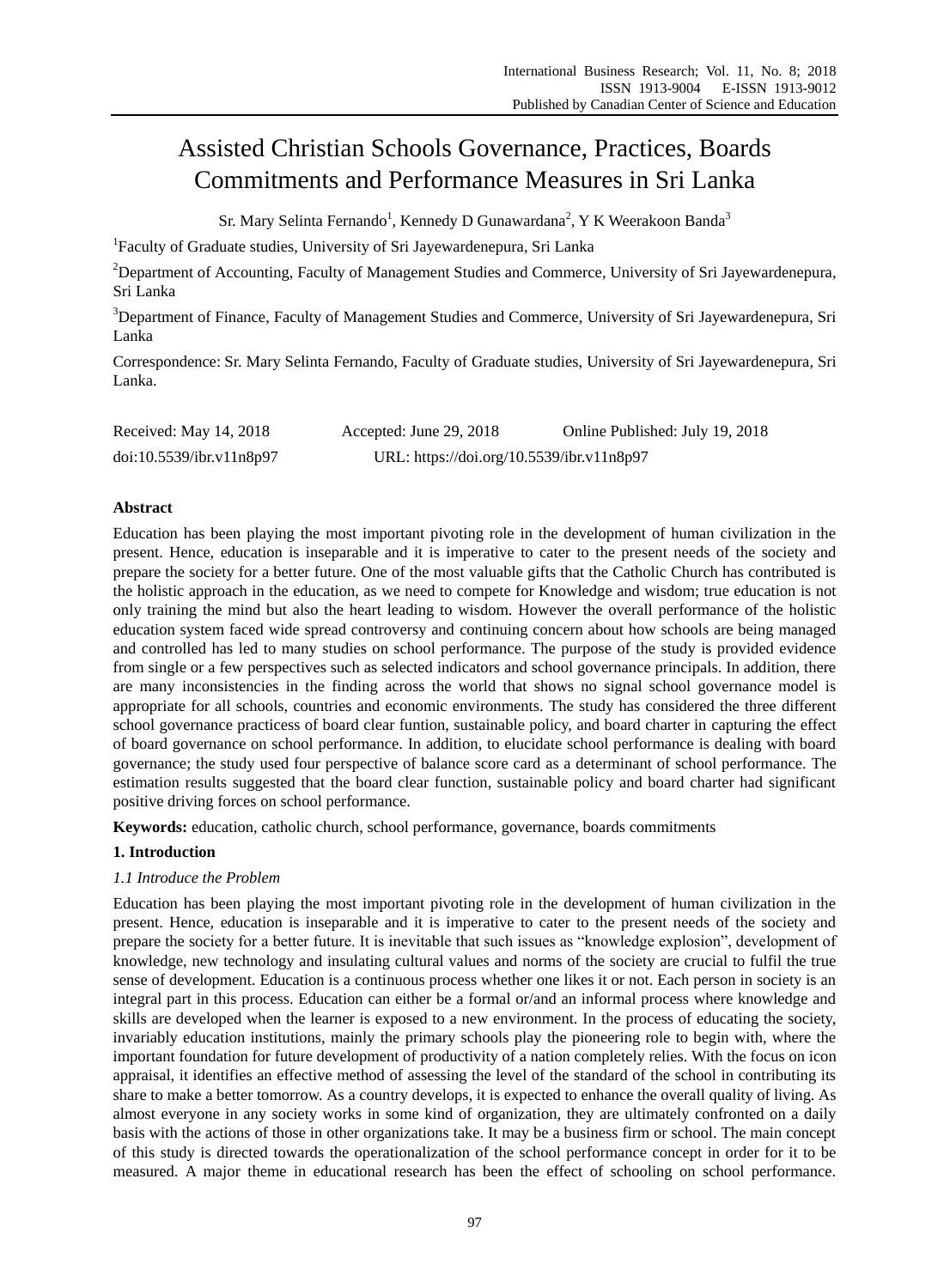Differences in student achievements and performance between schools were found to be much smaller than within-school differences. Research has revealed that the most influential factors at school level were student and teacher characteristics such as educational beckground, teacher's competence et cetra. Furthermore, the research reveals that factors such as the curriculum of the school, its facilities and teachers' salaries et cetera do not play a substantial impact in student achievement. Furthermore, student achievements can be boosted by a positive school atmosphere, a committed and involved educational leadership, involvement of school management and parents and monitoring students' progress.

# *1.2 Explore Importance of the Problem*

The beginning of the education in Sri Lanka runs many centuries back and it first started with transferring knowledge orally from one generation to another. Firstly, the religious knowledge and philosophies of Buddhism were encapsulated into small verses and delivered by trained pupils. Afterwards, knowledge was written in Ola Leaf Manuscripts and kept in libraries in temples. In those days, learning was confined to religion, philosophy, languages, grammar, literature, et cetera. All education centers (pirivenas or monastic colleges) targeted the production of the clergy and taught a very small number of other students. Understanding of Hindu education was inadequate but there would have been schools based on Hindu temples and they might have been modernized during the Portuguese and the Dutch eras. With the arrival of the Arabs, Muslim education started in the late fifteenth Century and centralized at mosques where the Quran was recited and practiced. After the Portuguese captured the Sinhala Kingdom, education system was reformed by the missionaries who established schools to foster their religion, Roman Catholicism. Parish schools were organized for reading, writing and scriptures and were taught in the mother language. The elementary education was provided to all in the parish while the secondary education was delivered only to the children of the Portuguese civil and military officers or the local chieftains. Other than the scriptures, secondary education was replenished with humanities and rhetoric.

During the Dutch governance, the education system expanded and a number of schools were set up catering to a larger number of children. They took a fair degree of control of such schools under the government from the clergy due to the suspicion that Catholics would support the Portuguese. They established Scholarship Commissions to supervise the schools. It was in 1869 that the British Government in Sri Lanka permitted religious denominations to open and run schools for their children with state aid. The Catholic Church went ahead establishing schools in parishes. The British established Mass Education System in Sri Lanka in the Nineteenth century. They first started schools jointly with the clergy assisted by the government. Later on the government realized the need of the education for the natives as well as the trade and the plantation sectors and designed supportive education. Hence, the dual education system was born. One type of schools operated in the English medium and was fee levying. The other type was the state schools which taught in the mother tongue of children of native common people. With the increase of schools, the government established the Department of Public Instruction to maintain the standard of education and the more they realized the importance of education for natives to mitigate crimes.

By the Twentieth century, Buddhist and Hindu leaders formed their own schools; Buddhist started the Theosophical Society to establish schools with Buddhist culture and Hindu leaders started their own schools with Hindu environment for Hindu children. Subsequently, a number of assisted schools rapidly increased. In the semi independence period, Dr. C. W. W. Kannangara gave rise to a treasured initiation for the prevailing education system and he was able to establish many enactments of education laws, expansion of education and free education from kindergarten to university education on behalf of the native Sri Lankans. With the guidance of Dr. Kannangara's education reforms in the post independent era education was nourished and further expansion of the education system was sustained. 1960-1961 periods were another landmark year in the Sri Lankan education system. The National System of Education was established and under this system except for a few schools, the majority were taken over and maintained under the government. Some degree of rationalization was made possible. The Curriculum Development Center (CDC) established in the 1960s was responsible for School Curriculum Development. The National Institute of Education (NIE) was founded in 1985 with the objective of professional development of teachers, principals and educational administrators. The National Education Commission (NEC) was established with the faith of formulating a national policy on education by an act of parliament. Sri Lankan education system has undergone many reforms periodically to cater to the national and international demands and standards. The reforms carried out in 1947, 1960-61, 1972, 1987, 1992, and 2006 are amongst the most important landmarks in the History of Sri Lankan Education.

Theoretically, the current study will examine the factors that contribute to school performance from the school governance and board ethical commitment perspectives. Based on the research framework of the study, the interdependent variable, school governance will be represented by eight indicators or variables namely, Board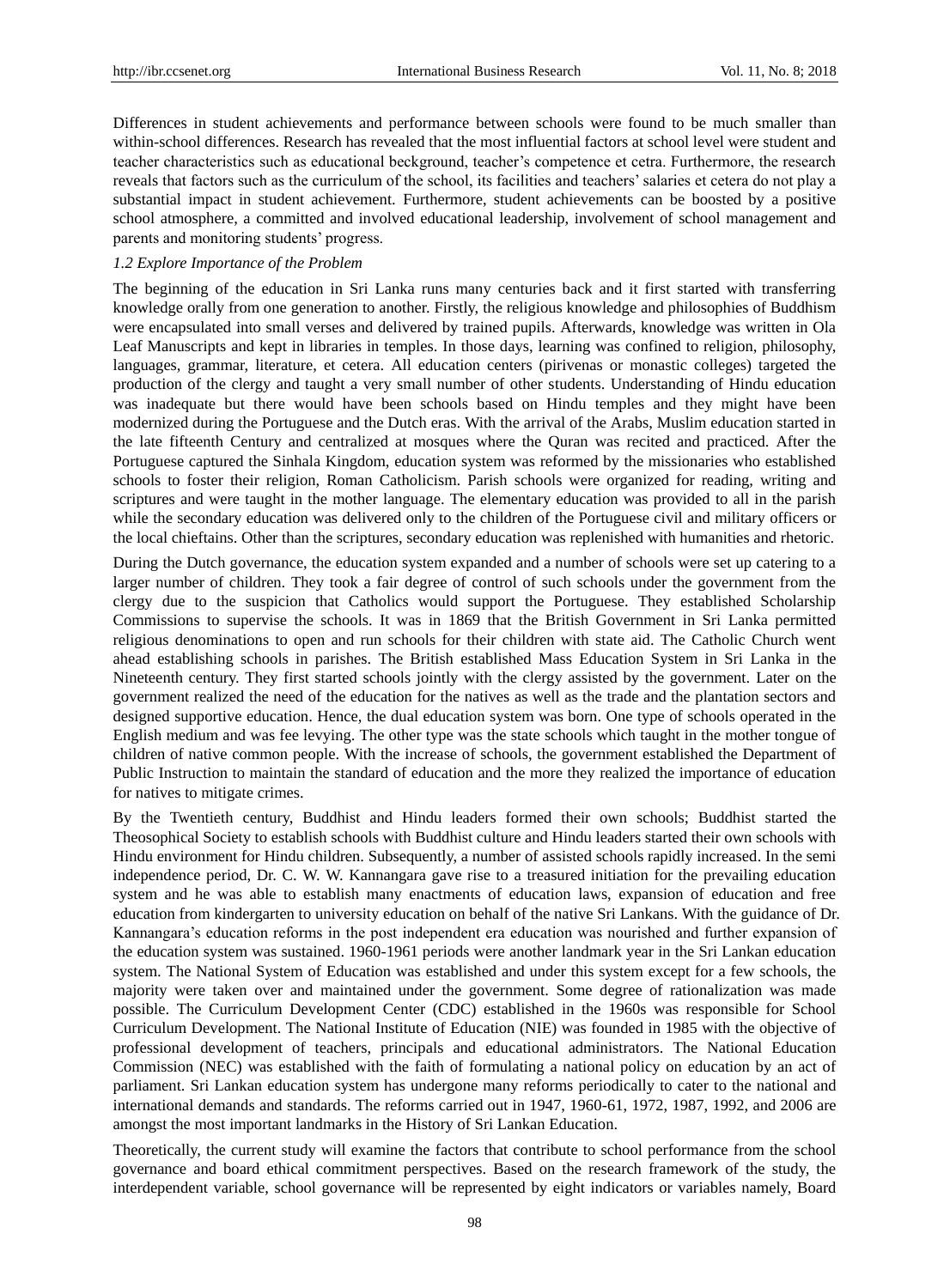responsibility, Board composition, Board interdependence, Board commitment, Financial reporting integrity, Balance scorecard, School disclose and shareholders' relation. The primary objective is to examine the interaction effect between school governance and board ethical commitment on the performance of the school and the secondary objectives are related to develop sub-indices for the principles of school governance using multiple indicators for each principle, to develop a measure for board ethical commitment and to examine the extent of school rules and regulations with performance measurement will be examined.

# *1.3 Describe Relevant Scholarship*

Board of governance embodies the way a company is directed and controlled (Cadbury Committee, 1992). It provides a mechanism to align the interests of various stakeholders via policies and guidelines for the company to pursue its objectives and the context of the economic regulatory and social environments. Board governance has become an important subject since the collapse of large organizations and fraud by global market players. There are many international bodies like International Board Governance Network (ICGN) and Organization for Economic Co-operation and Development (OECD) that have developed board governance recommendations, the ICGN for example, aims to promote effective standards of board governance to promote efficient markets. Its members comprise global investors from more than 50 countries with assets management in excess of USD26 trillion. On the other hand, OECD works with the governments from various countries to seek solutions on economic, social and environmental problems, while at the same time promoting policies to improve the economic and social well-being of the people around the world. In the US it has significantly influenced the way introduction of the Sarbanes Oxley Act (2002) as to how corporations conduct their business.

There are a number of ways how different models of board governance can be classified. Realizing that no one model of board governance can fit all companies (Skare and Hasic, 2016) as different countries have different sets of laws and regulations, a different approach on board governance is required to align with the operation and management of the companies. For example, it is common for US companies to have a widespread shareholding structure as compared to European companies where concentrated and family-based shareholding is more familiar. Thus, external orientations based on board governance such as take-over rules, shareholders' rights and regulating the work of CEO are more effective in controlling the US companies meanwhile, internal orientations based on board governance like emphasizing on board independence and separation of power between the CEO and the Chairman of the company are more successful in regulating European companies.

Razaee (2008) suggests board governance throughout the world can be divided into close, open and hybrid. The close model is characterized by the three models concentration of ownership and debt capital, less dependence on the capital market, more direct control and oversight by a few major investors such as banks, insurance companies and individual, focus on internal information flow and less information asymmetries between manager and shareholders. On the other hand, the open model is well known as a market based or outsider model. This model is characterized by widespread, diffused and concentrated ownership, high reliance on the capital market to finance business, separation of managerial and oversight function less regulated governance and board activities, focus on extremely information flow and existence of information asymmetries. The last model, the hybrid model is a combination of both the close and open models The close model suggested by Rezaee (2008) is identical with the European model that is predominant in European countries like Germany, while the open model is close to the Anglo-Saxon model that is widely practiced in the US. The open and close models are also known as one-tier and two-tier system of governance respectively by some scholars (Skare and Hasic, 2016).

Another way to classify governance is based on its approaches to disclosure prescriptive, non-prescriptive and hybrid (Finance Committee on Board Governance, 2000). The prescriptive approach is where the standard of board governance has specific requirements and practices, in which the companies are required to disclose their compliance. The companies act and the listing requirements of the stock exchange adopt this approach. The second is the non-prescriptive approach which simply requires board governance practices in a company to be disclosed without any specific or rigid guidelines. The emphasis of this approach is the disclosure of the actual board governance practices. Appreciating that every company is unique, this approach requires the company itself to address their board governance needs that are possibly different from other companies. The last approach is the hybrid approach which considers that there is a need for principles that are broad and general. The companies can apply these guidelines flexibly to the varying circumstances of individual companies. This is known as the "comply and explain" approach. This means that the company has a choice whether to comply or not with the prescribed principles. However, if the company chooses not to comply, the company needs to disclose why it does not comply and the alternative practices or principles that are used to substitute for the prescribed principles.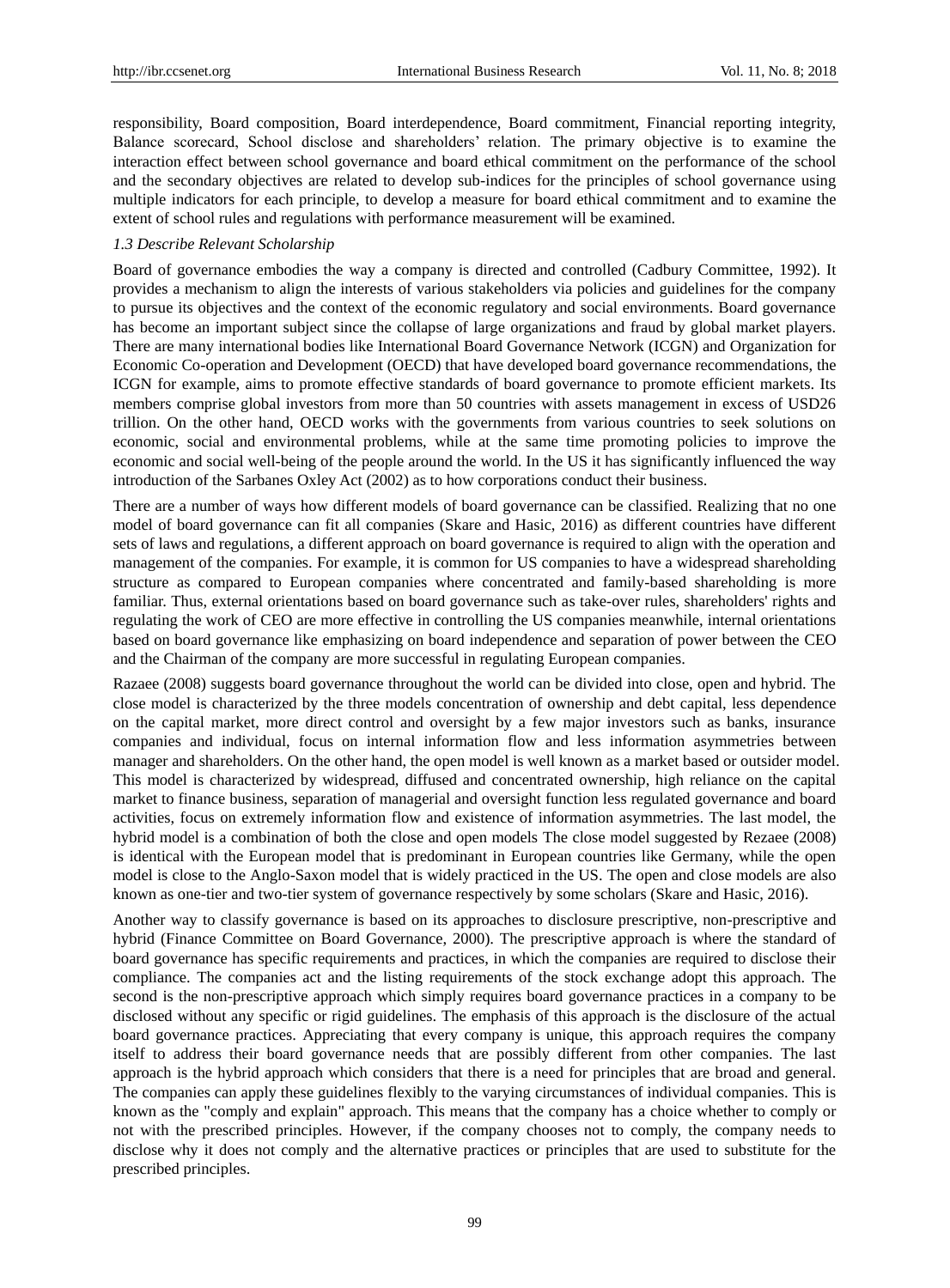# *1.4 State Hypotheses and Their Correspondence to Research Design*

Prior studies in board governance show that good board governance practices contribute to good performance of a school. For example, a survey by credit Lyonnais Asia (CLSA) in the emerging markets found that board governance significantly influences board performance. The survey also shows that board governance is positively related with higher return equity, better expenses management and control, more profits superior performance in the stock market and having higher than average return to shareholders. Likewise, another study conducted by Gomper, Ishii and Metrick (2003) also found similar results. Good practices of board governance will give superior return to the shareholders, low cost of capital and higher firm values, sales growth and profitability. There are seven (7) principles examined and tested against board performance in this study, namely board responsibility, board composition, board independence, board commitment, risk management, board disclosure and stakeholders correlation. One of the important mechanism of board governance is board responsibility. Jensen (1993) described the board as the apex of the internal control system of the school. This consists of requirements for the board to have a clear function and responsibilities, commitment to sustainability, good access to information and to establish a board charter. The board will be able to perform its duty effectively when its responsibility is clearly set out (Bebchuk and Weisbach, 2010). For example, Bohm, Bollen and Hassink (2016) found a relation between the scopes of responsibilities set forth in audit committee charters and the frequency of audit committee meetings. Among others, the principles are responsible for monitoring managerial and staff performance, ratifying decisions, providing incentives and aiding strategic planning activities. These responsibilities can be viewed from two different perspectives, first with the board as an advisor and second, with the board as a monitor of the management team (Armstrong, Guay and Weber, 2010).

Agency theory suggests that boards are expected to ensure that the stakeholders' interests are met (Fama and Jensen, 1983) when fulfilling its fiduciary duty to all key stakeholders whereas in this study the management including the principle is expected to satisfy the needs of the customer who are the parents (Blair, 2012). Geletkanycz and Boyd (2011) suggests that when the performance of a company deteriorates, the board will take necessary actions such as revising firm direction, finding valuable resources (Boeker and Goodstein, 1991) and supporting the management team (Carpenter and West phal, 2001) to turn the company around, which will also be the same situation in a school setting. As another example, Tuggle et al. (2010) found that negative performance by a company will increase board attention to monitor and execute disciplinary actions on management whereas in a school, negative performance will cause the school board to closely monitor the teaching staff. (Bhagat and Bolten, 2008). This also forms part of the principal's accountability not only to the staff but also to all other stakeholders in general (Kaey and Loughrey, 2015). As an example, in the banking sector, Jian and Thomson (2008) found that a bank's poor performance is consistent with lack of accountability, poor board governance and board dysfunction, which is associated with fraudulent trading activities. However at the same time, the board does not take tax risks such as underpaid tax and non-compliance with tax regulations that could create a negative impact on its performance, financial statements and reputations. Based on these arguments, the first hypotheses is:

 *H1a: There is a relationship between the existence of a board's clear function and responsibilities based on assisted school performance.*

Promoting sustainability that comprises of environmental, social and governance elements in addition to economic aspects of a business will enhance the reputation of the company as a good citizen in society, same as a school where these elements would uplift its reputation (Orsato, 2006). Furthermore, Perrini and Tencati (2006) suggests that a company creates value when it adopts sustainability-oriented managerial approach. When a school adopts sustainability-oriented managerial approach that too enhances the face value of the institute as an organization. Lopez et al. (2007), for example found the differences in performance between listed and non-listed companies in the Dow Jones sustainability Index. They suggest that firms that inboard sustainability as part of their strategy will have competitive advantage over their competitors who do not adopt this approach (Adams and Zutshi, 2004). A sustainability strategy, which includes consideration of quality, environment, branding, reputation, customer loyalty and human development, will move a company to have better board management as well as in an assisted school setting, where the board will increase its efficiency in board governance, (Orlitzky, Schmidt and Rynes, 2003), good systems, internal control, decision making and cost savings (Adams, 2002) and thus, have a superior performance. Empirical research also suggests that environmental and social performance and its disclosure may affect the schools access to finance (Cheng, Ioannou and Serafeim 2014) and affect significantly and positively the organizational performance (Nobanee and Ellili, 2016).

*H2a: There is a relationship between the adoption of a sustainability policy promoted by the board and*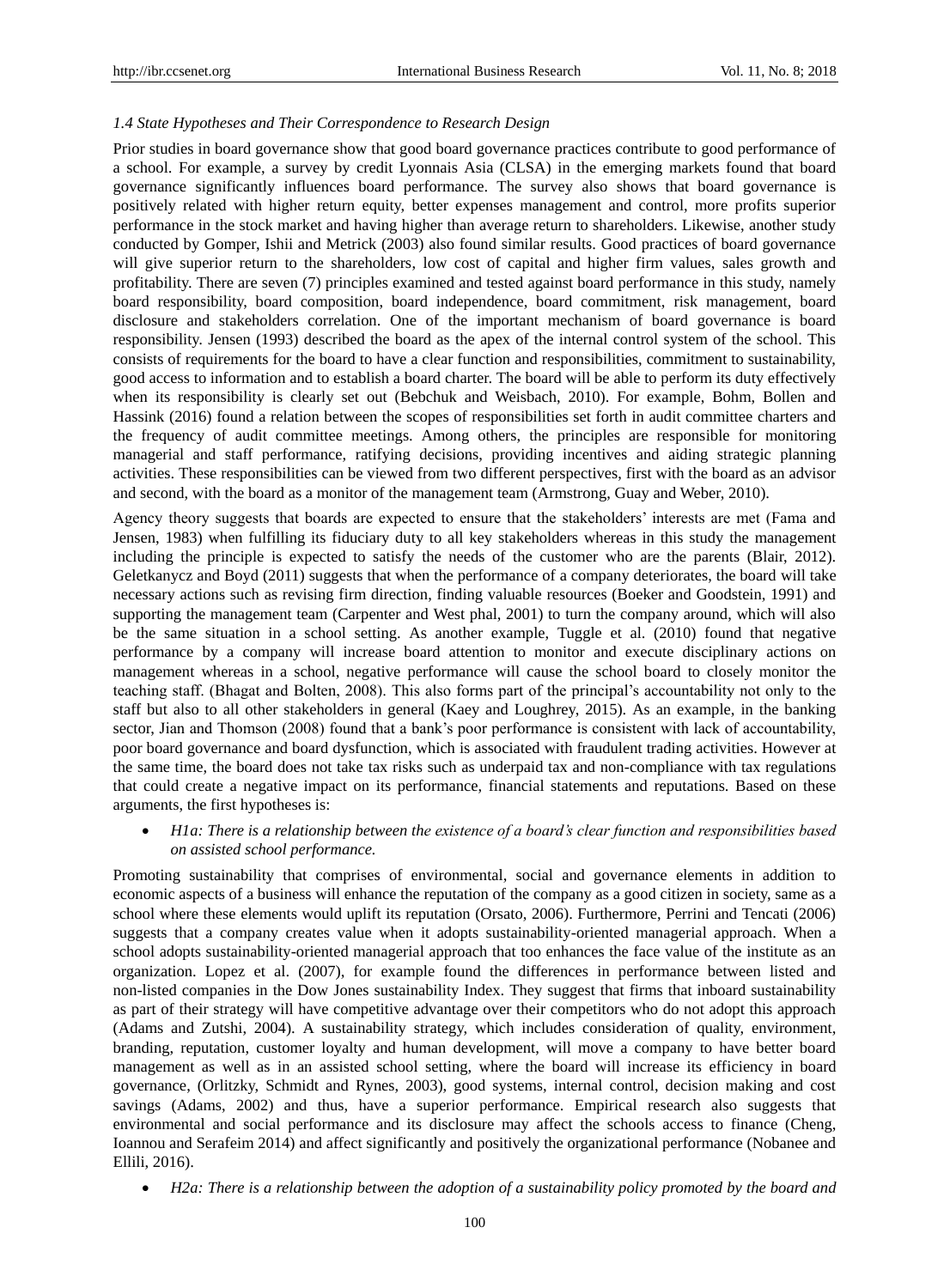#### *assisted school performance*

The effectiveness of principles in the performance of their duty is limited by the availability of information and costs associated with acquiring such information (Adams and Ferreira, 2007; Reheja, 2005). The board requires firm specific knowledge and good information to help them perform their role as a principal both as a monitor and advisor. (Armstrong et al., 2010; Bebchuck and Weisbach, 2010). For example, Jensen (1993) admits that even highly talented and experienced directors are unable to perform their roles effectively if they receive limited information, whereas in schools the lack of information received from both the staff and the parents' results of poor performance of the job role of a principal. Because of that, a good principal will be able to overcome a limited information environment by searching for alternative information sources from third parties and soft information from on-going networking relationship (Cassar, Ittner and Cavalluzzo, 2015). Other than that, the board is in a better position to perform its monitoring role of observing the performance of the school due to the information advantages that they possess as compared to outside monitors (Jensen and Meckling, 1976; Fama and Jensen, 1983; Inderst and Mueller, 2010; Ravina and Sapienza, 2010; Ashwin, Krishnan and George, 2016). As such, a conducive information environment is important when resolving agency conflict between various groups inside and outside the school (Armstrong et al., 2010).

For example, limitation on the information system in generation facts and figures relevant to monitor managerial behavior will impair the effects of schools' governance. Principals need such information to help them understand factors that affect the bottom line figures of financial statement, hence, it aids them in the evaluation process (Bushman et al., 2004). When the board functions as an advisor to the institute, they also need rich information to make accurate decisions that will reduce the transaction cost of dealing with uncertainties in the environment (Hillman and Dalziel, 2003) and hence, prevents mistakes that will cost money to the school. Good access to information is critical for the board to make a short-term and long-term view of the school as an organization (Nicholson and Kiel, 2007), achieve successful innovation and it enhances the decision-making process (Donaldson and Davis, 1994). For instance, a study conducted by Baysinger and Hoskisson (1990) has found that the superior amount of quality of information possessed by internal directors is related to high quality investment to research and development (R and D). Hence these arguments lead to the hypothesis below taking cognizance of a school, consistent with the argument forwarded in Signaling Theory.

*H3a: There is a relationship between the existence of a board charter and assisted school performance.*

# **2. Method**

A variable is an observable item which can assume different values (Smith, 2015; Sekaran & Bougie, 2013). These values can be measured directly or indirectly, through the use of proxy or substituted variables. There are four types of variables in this study, namely dependent variables, independent or explanatory variables, moderating variables and control variables. Dependent variables are variables that are of primary interest to the researcher (Sekaran & Bougie, 2013) and their variability is explained or influenced by independent variables. In this research, the dependent variable is the School performance. A comprehension of the Balance Score Card and the school performance for performance evaluation of children are essential for the school sector to predict their future expectations. The result of the present study will provide variable information to enhance to private sector catholic school performance and the research includes developing the testing of hypothesis in second stage. The study focuses on how the Privet sector school performance can be measured through Balance Score Card use. Further study forces objectives of to measure the private sector school performance, to introduce Balance Score Card as a measuring tool to measure the private sector school performance, to identify the driving and restraining forces in school performance. Finally researcher emphasise the challengers in implementing Balance score card to measure school performance in privet sector school in Sri Lanka. As a consequence, public organizations have been subjected to internal and external pressures in order to adopt practices and carry out actions, which will enable them on the one hand to manage their own impacts better and on the other hand to promote and encourage the adoption by other organizations of behaviours consistent with the preservation and protection. Measuring public sector performance is essential in today's context. This research is directed to measuring school performance through Balance score card. Although income statements, balance sheets, and other traditional accounting reports are useful to stockholders, potential investors, and analysts, such financial reports with their aggregated figures and focus on historical transactions are often of little use to internal managers. Further, traditional reports only indirectly measure the effectiveness of corporate strategy and can leave managers in the dark about whether a specific strategy has been implemented successfully. An independent variable is one that influences the dependent variable, either positively or negatively. A unit increase in the independent variable may cause an increase or decrease in the dependent variable (Sekaran and Bougie, 2013). The independent variables in this study are the board governance attributes of Board clear function, Sustainability policy Good access of information and Board charter.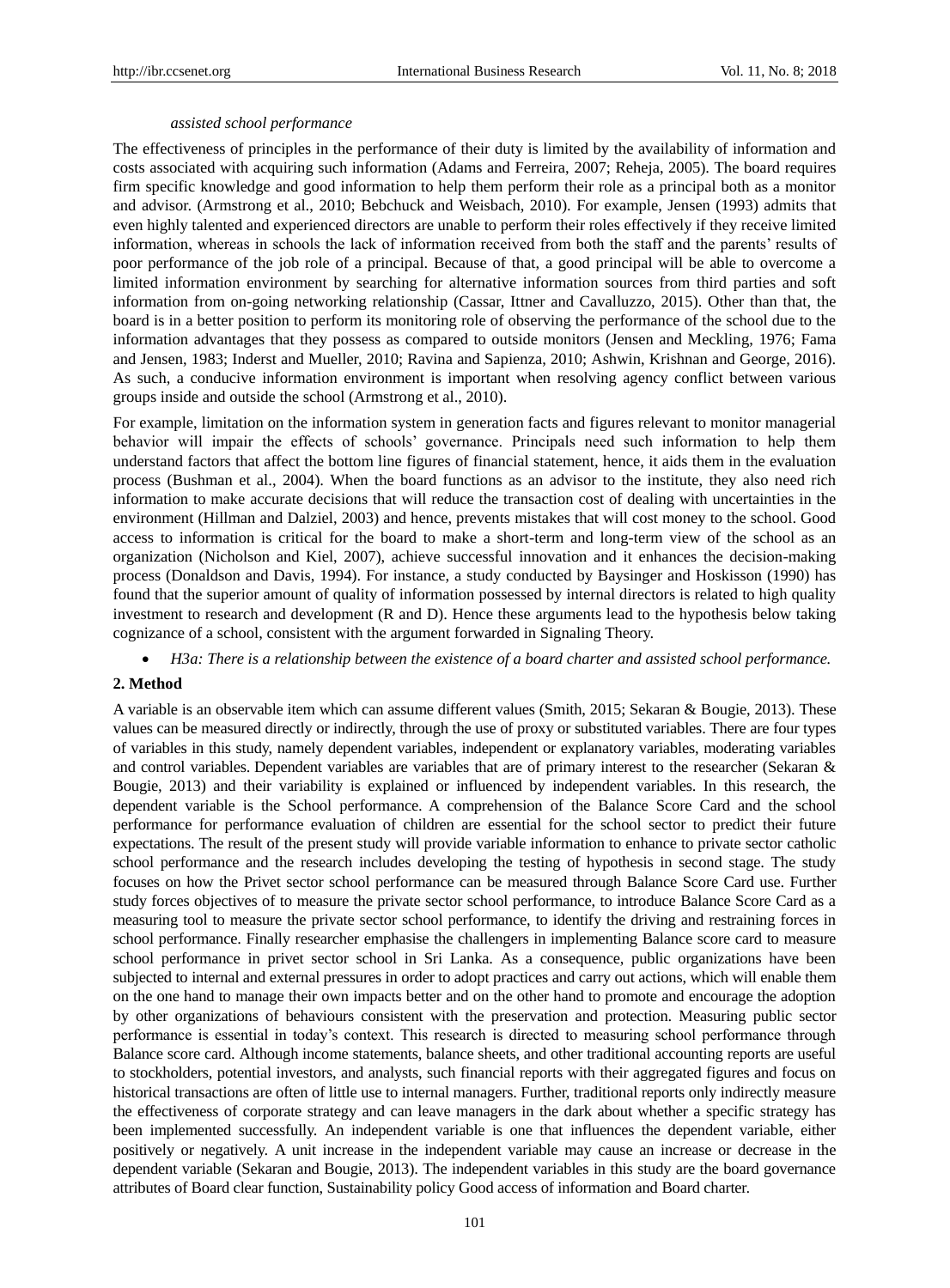# *2.1 Sampling Procedures*

Sampling is the process of selecting a sufficient number of elements from the population (Sekaran and Bougie, 2013). The population refers to an entire group of people, events or things of interest that the researcher wishes to investigate while an element refers to a single number of that population (Sekaran and Bougie, 2013). In the context of this research, the population refers to all the schools that are semi-government in Sri Lanka while an element might refer to any single school listed in the population.

For the purpose of this research, this study will include 20 semi-government schools registered under the Education Ministry of Sri Lanka. These particular groups of schools were selected based on the fact that they are highly valued by stakeholders, are secure and stable establishment with ease of access and due to the fact that they have shown major improvements within the past five years in academic and other areas.

The issue that may arise from selecting this type of a sample population of schools is that the research result may introduce bias towards the larger size of the schools. To resolve this issue, catholic/Christian semi-government schools were selected as a control variable so that the effect size will be observed when the statistical analysis is conducted later.

In addition, this sample group is used because it is impossible to study the entire population of schools in Sri Lanka due to the limitations of time and cost. In Sekaran and Bougie (2013) it mentions that studying a sample will lead to reliable results because fatigue is reduced, resulting in fewer errors in collecting and analyzing data.

Furthermore, the selected 20 schools for the data analysis of this research are considered sufficient due to several reasons. Firstly, it is because it represents more than 50 percent of the chosen category of schools which are Christian/ Roman Catholic semi-government schools. Therefore a sample of 20 schools represents approximately 67 percent to 63 percent of the total population of the chosen category. Secondly, the sample size is calculated based on the formula N>50+8m, as mentioned by Tabaachnick and Fidell (2013), where m is the number of independent variables and N is the total sample. Therefore since this study consists of 27 independent variables, the minimum size of the sample population should be  $50+8(3) = 74$  participants. Eventually, Stevens (2012) recommends 15 participants per predictor or independent variable for a reliable equation in social science research. Thus, based on Stevens (2012), the minimum sample of participants should be  $15(3) = 45$ . In summary, the sample of 20 schools selected for this research is sufficient to contain 199 participants for this research.

# 2.1.1 Measures and Covariates

To evaluate board governance variables, the indices were developed from relevant reports. The board governance variables in this study will refer to the board governance guidelines as mentioned in the earlier sections. The information disclosed for all the indices of board governance will be measured using a 3-point Likert scale. "2" denotes beyond level of disclosure (more information), "1" indicates that there is a minimum disclosure while "0" score represents no disclosure (no information). Based on this, a formatted checklist was developed comprising numerous items, as the accumulated score for each item is used to measure sub-indices and ultimately the index.

A 3-point Likert scale is used rather than a 5-point or 7-point Likert scale because it is difficult to assess the governance practices by using the higher point Likert scales in which the differences between the points are marginal and difficult to gauge. For example, the possible 5-point Likert scale that can be developed for this study depiets very poor, poor, average, good and very good. It is very hard for the researcher to differentiate and measure between very poor and poor governance practices and also to indicate between good and very good governance practices. As far as this study is concerned, it is very hard to find a (or possibly none) board governance research that evaluates board governance practices using a 5-point Likert scale as mentioned above. In addition, knowing that there are many items to be scrutinized for each school as an organization, use of a 5-point Likert scale is tedious, time consuming and not feasible to be adopted.

These scales and measures were chosen due to their simplicity and ease of use (Neuman, 2006) and could be used to employ parametric significance test. The data items are also powerful enough to permit the use of regression analysis and other statistical analysis to examine the relationship between independent, moderating and dependent variables.

If a categorical measurement is used, the analysis will be restricted to a mainly non-parametric test. To avoid subjectivity and bias, all items will be considered of equal importance.

The initial instrument was validated by several experts comprising of academics with varying experiences in board governance to enhance its construct validity. After getting the response and the feedback, the final version of the instrument was used for the purpose of this study. A pilot study was then conducted to assess the instrument's feasibility. This was done by using the instrument to evaluate the board governance practices as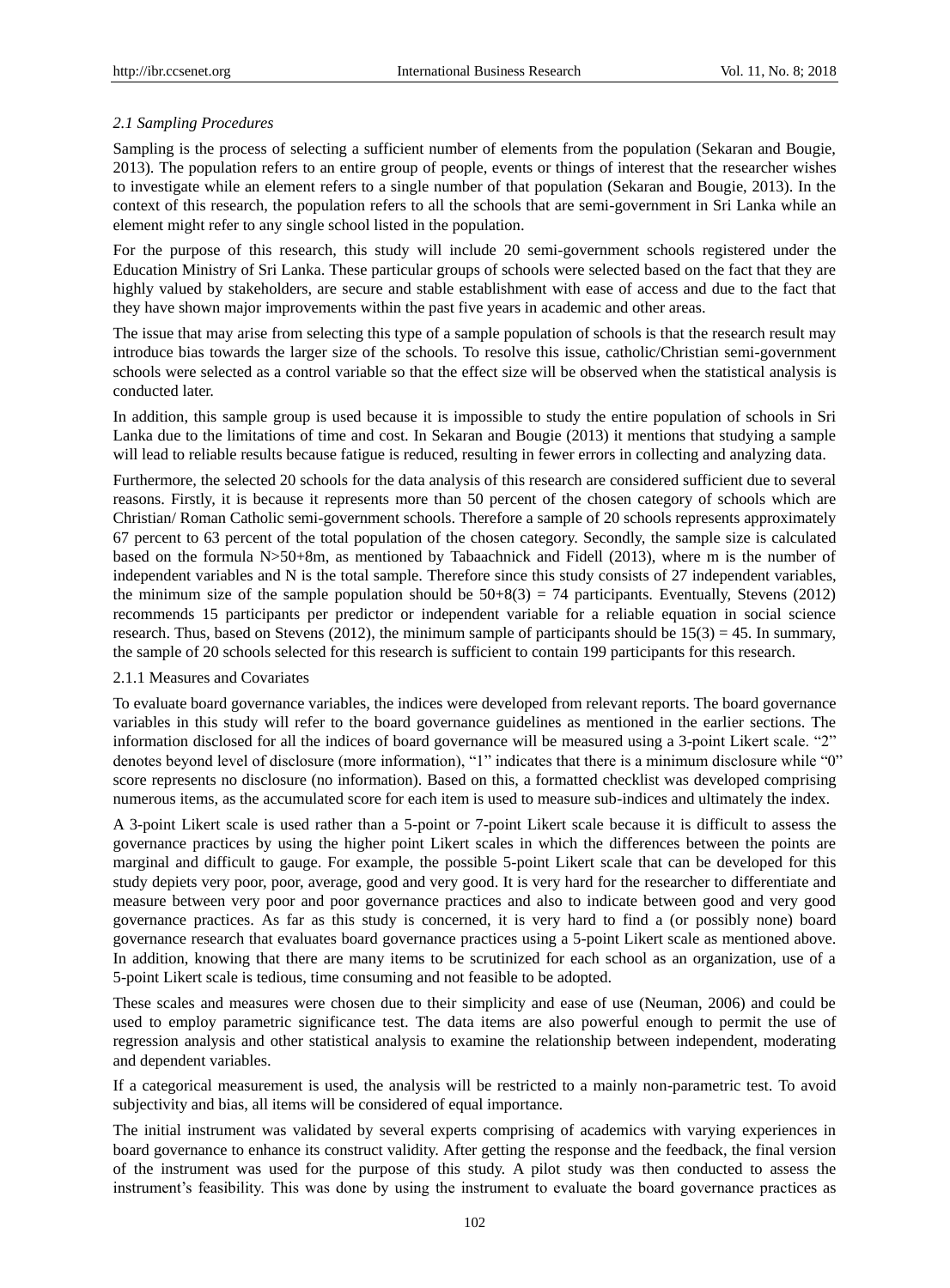disclosed in the annual reports produced by the schools. Then, this instrument was further refined to ensure that no items had overlapped or were redundant and were accurate, complete and easy to understand.

# 2.1.2 Research Design

There are many types of statistical analyses that can be employed to meet the objective of the research. The multiple regression is the most appropriate statistical analysis that can be used for this research as its objective is to examine the relationship and its interactions between board governance and school performance. In addition, all the variables (independent, dependent and control) are continuous for the independent variables that means board governance practices and their measurement was derived from the aggregated scores received by a school on each item identified as dimensions or variables.

By using multiple regressions, the study is able to understand how well the set of variables predicts a particular outcome. Multiple regressions enable to statistically control the impact of certain variables (control variables) when exploring the predictive ability of the model (Pallant, 2010). In the context of this research, multiple regressions enable to assist this study to determine and explore whether board governance is able to influence school performance. Control variables such as the size of the school, age and leverage can be regulated to limit the influence on the model predictability.

Generally, there are three types of multiple regressions that can be used in statistical analysis, namely standard multiple regression, stepwise multiple regression and hierarchical multiple regression. This study used standard multiple regression to analyze and explore the relationship between school performances (dependent variable) and board governance practices (independent variable) as well as the moderating variable used for the research.

This type of regression was chosen because it is a popular and well known statistical method used in the board governance empirical research. The dependent variable was regressed together with the independent and control variables. Each independent variable that is board governance sub index was evaluated in terms of its predictive power as compared to other independent and control variables. The impacts of control variables were analyzed as well. This method allows the amount of unique variance in the board performance of each of the board governance practices, school size, leverage and age explained. A similar approach had been used by many scholars in research related to board governance. (Like Krafft, Qu, Quatraro, and Ravix, 2013; Donker et al., 2008; Klapper and Love, 2004; Brown and Caylor, 2006).

# 2.1.3 Experimental Manipulations or Interventions

Quantitative analysis was performed on the data collected from the annual reports disclosed by the schools accessed for the research. These data were first posted to a Microsoft Excel Spreadsheet. Then, the data collected were manipulated, transformed and analyzed using SPSS.

# **3. Results**

#### *3.1 Demografic Data Analysis*

In order to measure the demographical statistics, 06 questions were presented in the questionnaire. These questions cover the areas of gender, age, Educational qualification, Work experience, department in the board catergory and job level. These 06 questions were presented to the selected employees in the sample population. A summary of the weightage of each question in the questionnaire along with the percentage of the results are as mentioned below.

| Gender | Number of board members      | Percentage |  |
|--------|------------------------------|------------|--|
| Female | $\sqrt{2}$<br>$\overline{1}$ | 63.8%      |  |
| Male   | $\mathbf{a}$<br><u>۔</u>     | 36.2%      |  |
| Total  | 199                          | 100%       |  |

Table 1. Analysis of Gender

As shown in table 1. The percentage of females is 63.8% while the percentage of male is 36.2% out of the sample size of 199 board members.

| Table 2. Age Analysis |  |  |
|-----------------------|--|--|
|                       |  |  |
|                       |  |  |

| Age                | Number of board members | <b>Percentage</b> |
|--------------------|-------------------------|-------------------|
| Less than 25 years | 30                      | 15%               |
| 26-40              | 111                     | 56%               |
| $41 - 50$          | 33                      | 17%               |
| Above 50           | 25                      | 12%               |
| Total              | 199                     | 100%              |

According to table 2. Out of the 199 board members that was selected for the sample, 15% of the board members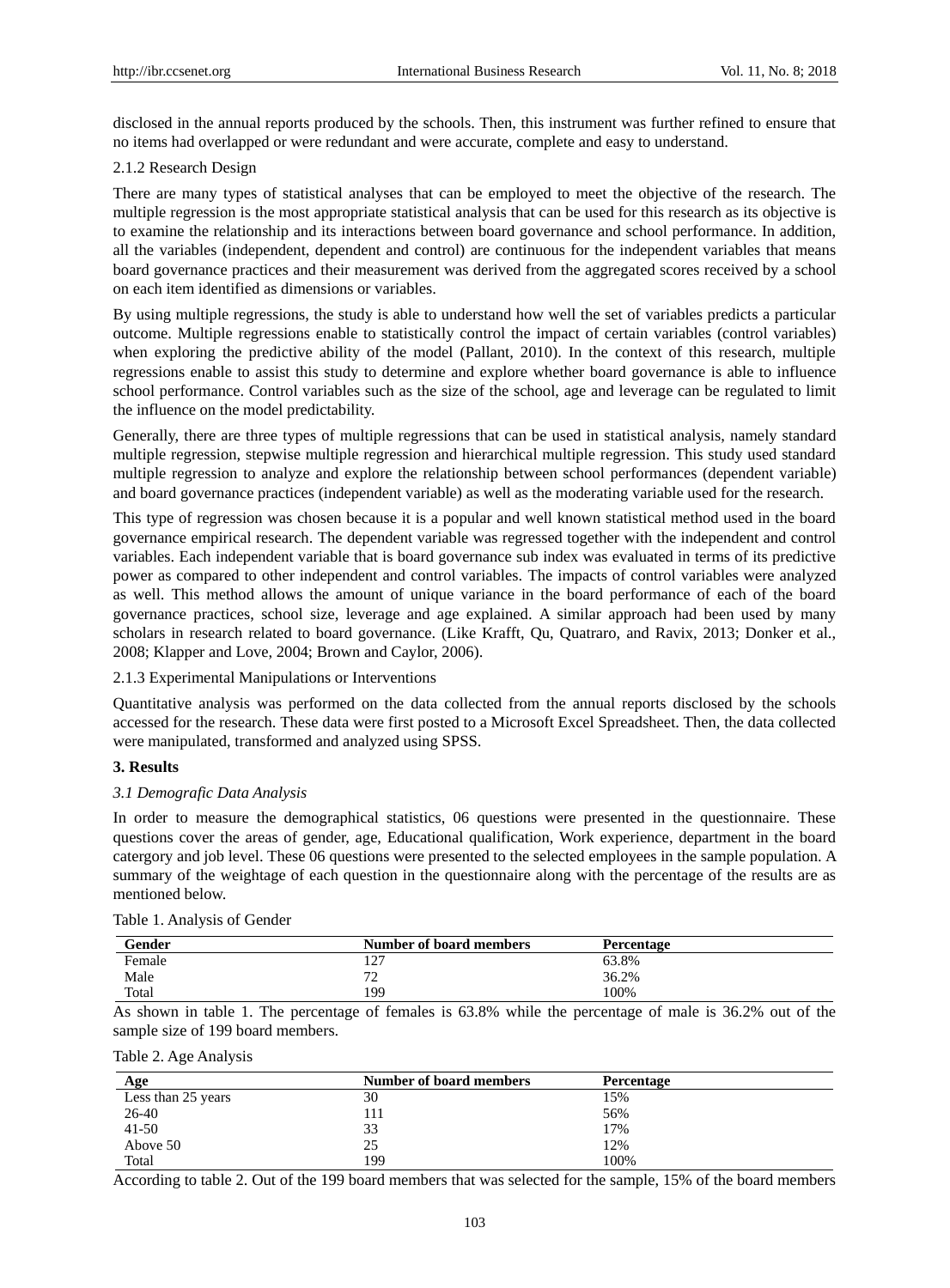are less that 25 year of age and 17% are in between 41 to 50 years of age. The minority of the sample falls in the category of being 50 years and above with 12% of the sample size and the majority being between 26 to 40 years of age with populating 56% of the sample size.

Table 3. Educational Qualification Analysis

| <b>Educational level</b> | <b>Number of board members</b> | <b>Percentage</b> |
|--------------------------|--------------------------------|-------------------|
| GCE O/L                  | רי                             | 36%               |
| <b>GCE A/L</b>           |                                | 56%               |
| Degree/Diploma or above  | 16                             | 8%                |
| Total                    | 199                            | 100%              |

As mentioned in table 3 the educational qualifications of the selected samples population are as follows. 8% of the sample population is degree or diploma holders while 36% of the sample population has qualified with GCE O/L results. The majority of the sample population according to table 3 is GCE A/L qualified board members.

Table 4. Analysis of Working Experience

| <b>Working Experience</b> | Number of board members | Percentage |
|---------------------------|-------------------------|------------|
| Less than one year        | 28                      | 14%        |
| one to five years         | 41                      | 20%        |
| five to ten years         | 65                      | 33%        |
| more than ten years       | 65                      | 33%        |
| Total                     | 199                     | 100%       |

According to table 4, 14% of the employees in the selected sample has worked less than one year at boards and 20% of the members have worked in the organization for 1-5 years. 33% of members have worked between 5-10 years in the board association as well as 33% of members have worker over 10 years for school boards.

Table 5. Analysis of different boards

| <b>Boards</b>             | Number of employees | <b>Percentage</b> |
|---------------------------|---------------------|-------------------|
| School Development Board  | 64                  | 32%               |
| Past Pupil Association    | 54                  | 27%               |
| Past teachers association | 36                  | 18%               |
| Wellfare board            | 22                  | 11%               |
| Teaches Guide             | 23                  | 12%               |
| Total                     | 199                 | 100%              |

According to table 5 and figure 1, 32% of board members are from the School Development Board while 27% of members in the sample population are from the past pupil association. Also 18% of members belong to the past teachers association and 11% belongs to the Wellfare board while 12% belongs to the teachers guide.



Figure 1. Analysis of different boards

# *3.2 Statistics and Data Analysis*

Preliminary steps had been taken to ensure that only quality data were used before any statistical analysis was conducted. This will ensure that the correct findings will be produced (Sekaran & Bougie, 2013). This process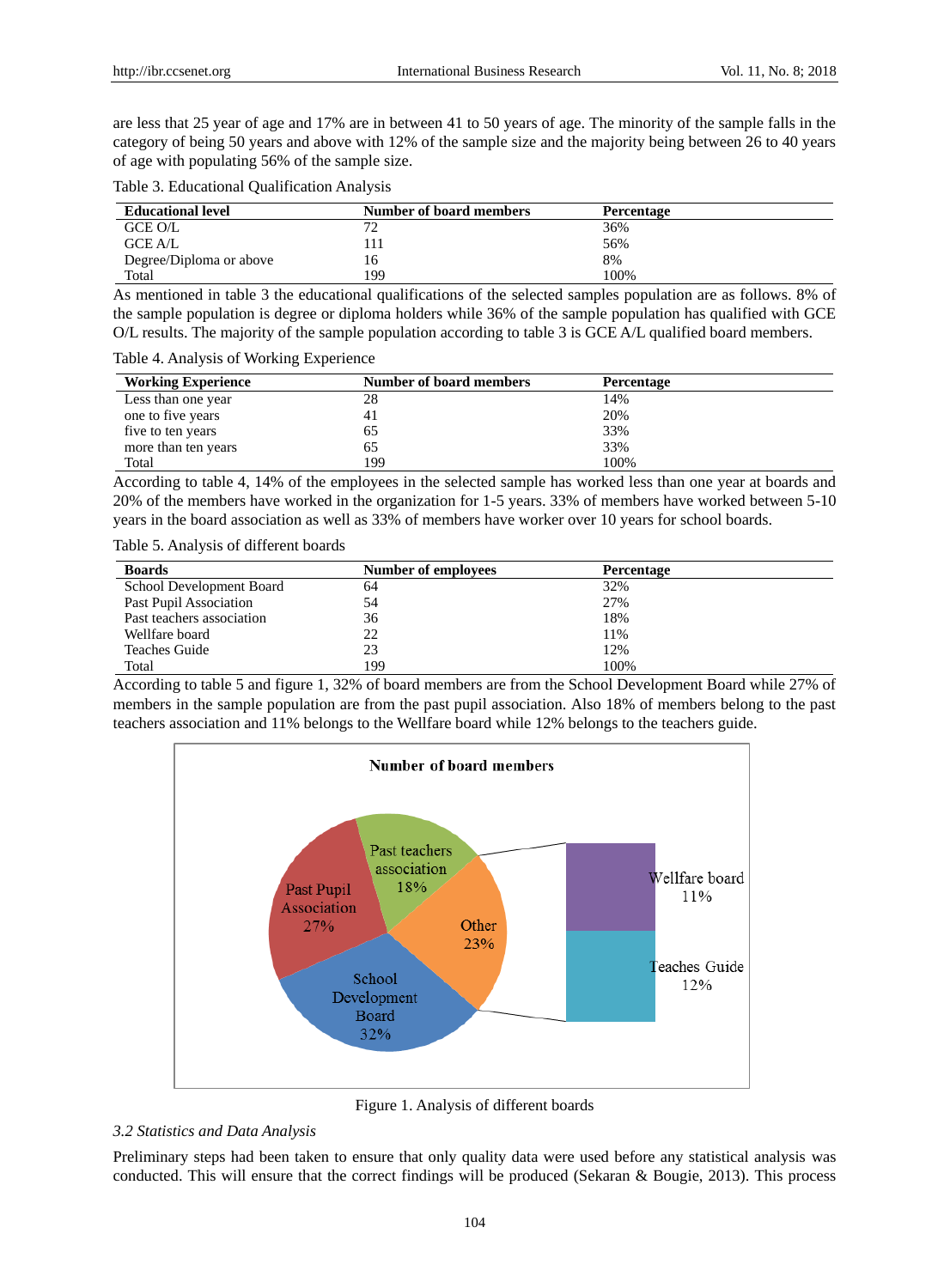was started with the inspection of missing data and examining the data distributions of all the variables to confirm its normality and reliability.

## 3.2.1 Missing Data

Data screening to identify missing data or value was conducted to ensure that the data had been entered correctly. Data that were missing or wrongly entered will affect the results of the data analysis which will be carried out later. As this study was based on archival analysis, the problem of missing data can easily resolved. When the analysis of missing data was performed and the missing spot was recognized, the correct value was re-entered with the correct value or data. This was done by referring to the frequencies table for each item and variable. The correct value can be simply taken from the original score sheet of the company that had been analysed before and transferred into the statistical software used. This process was repeated until there was no missing data.

## 3.2.2 Normality Test

Normality tests were carried out to ensure that no extreme figures or outliers will distort the distribution of the data (Hair et al., 2006). Thus, data is considered normal when it has a symmetrical, bell shaped curve with the greatest frequencies of scores in the middle, with smaller frequencies towards either of the curve (Graveter  $\&$ Wallnu, 2004; Pallant, 2010). There are several ways on how normality test was conducted include Shapiro-Wilk test, followed by the Anderson-Darling test, Lilliefors test and Kolmogorov-Smirnov, skewness and kurtosis, histogram, quantile-quantile plot (QQ plot), box-plot and stem-and-leaf plot. All these non-normal distribution data of the relevant variables were transformed so that the distribution looked more normal. The transformations used were either square root or logarithm, depending on the skewness and kurtosis level of the relevant variables. This will allow the study to proceed to use the parametric analysis techniques after the normality assumption was met (Pallant, 20l0; Tabachnik & Fidell, 2013). Other than these variables, all the remaining variables were normally distributed and met the assumption of the parametric statistical analysis. In this analysis all variables are distributed in a normal distribution.

#### 3.2.3 Reliability Test

Reliability test was important to avoid the study from having any random error. The reliability test employed in this study was internal consistency. The most common method to measure internal consistency is the Cronbach's alpha (Pallant, 2010; Smith, 2015). It indicates the average correlation among all the items in the scale. The value ranges from 0 to 1. The higher the value, the higher the reliability of the scale (Pallant, 2010).

# Table 6. Reliability Statistics

| Year- $2016$     |                                                 |  |  |
|------------------|-------------------------------------------------|--|--|
| Cronbach's Alpha | Cronbach's Alpha Based on<br>Standardized Items |  |  |
| 0.929            | 0.925                                           |  |  |

Based on the results summarized in Table 6, the overall value of Cronbach's alpha for this study was 0.929 in 2013 and 0.932 in 2014, indicating a higher scale reliability. Nunnally and Bernstein (1994) and Sekaran and Bougie (2013) recommended the minimum reliability values of 0.7 and 0.8 respectively for the scale to be designated as reliable. A value of 0.7 is considered satisfactory (DeVellis, 2012), while value below than 0.6 is considered a poor reliability. A value of 0.8 is preferable for most research (Pallant, 2010)

# 3.2.4 Assumptions of statistical analysis

Before this analysis was carried out, several assumptions needed to be met to avoid false and inaccurate inferences (Hair et al., 2006; Tabachnick & Fidell, 2013).

#### 3.2.4.1 Sample size

Sufficient sample size is important to produce reliable statistical results (Field, 2009; Pallant, 2010). Small sample may lead to bias and wrong generalisation of the findings. The guide of the minimum sample can be based on the suggestions by Sekaran (2013), The final sample of this study was 199.

# *3.3 Test of Correlations*

Correlation analysis is used to illustrate the strength and direction of the relationship between two variables (Pallant, 2010). The correlation values ranges from -l (perfect negative correlation) to +1 (perfect positive correlation). Negative correlation is indicated as one variable increases, the other variable decreases, while positive correlation shows that both variables increase or decrease together. The nearer the value to 1 (either positive or negative), the higher the correlation between the variables. In contrast, the value that is near to 0 indicates a weak correlation or poor relationship between the variables. This study used the Pearson product-moment correlation coefficient (Pearson, symbol - r) as the variables in this study are continuous. It can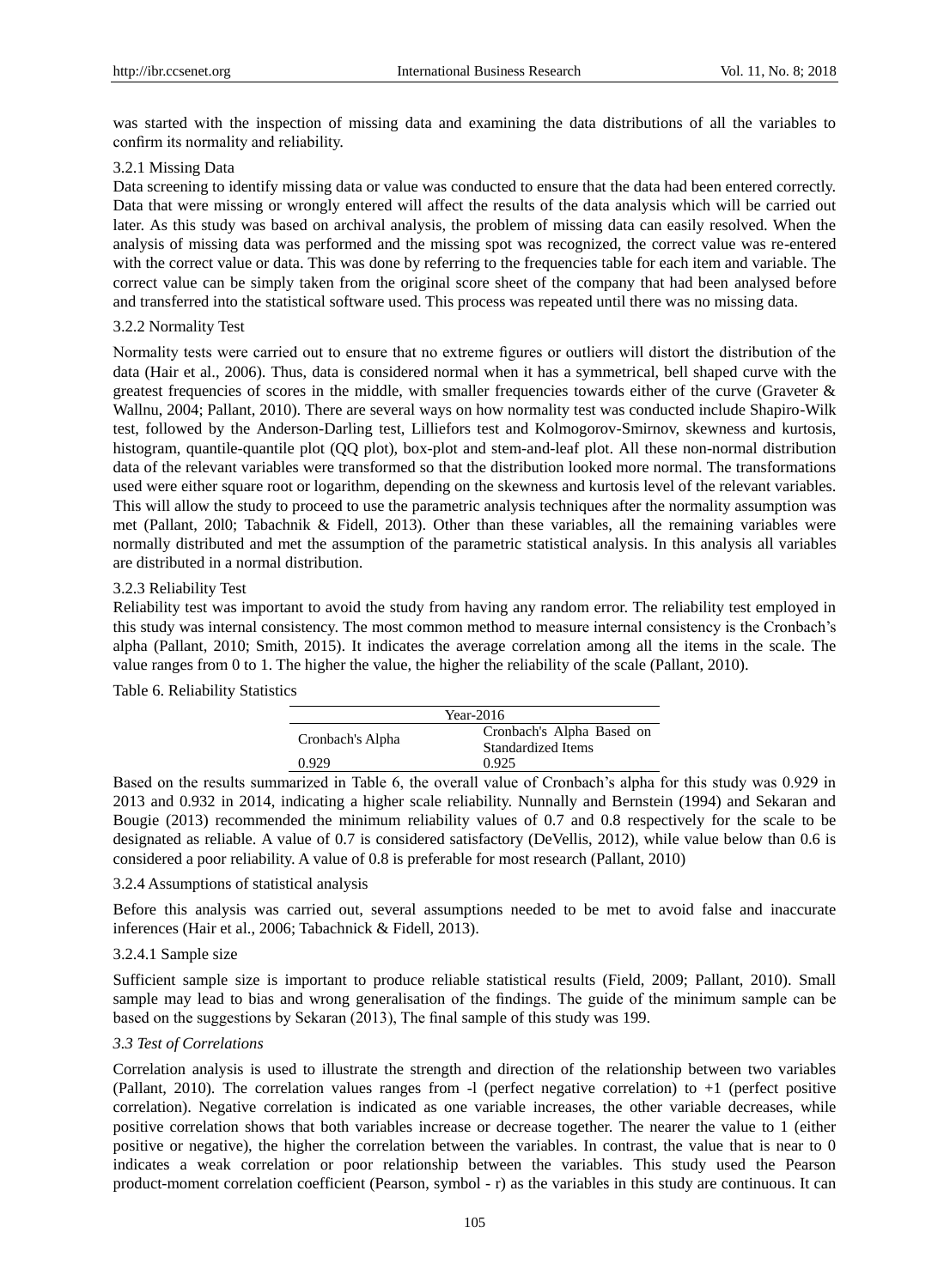also be used if the research had one continuous and one dichotomous variable.

Based on the correlations statistic, none of the independent variables had a correlation of more than 0.7. The highest value of correlation among the independent variables was board Charter with Web of 0.708, significant at 1% significant level. However, in terms of correlation between the independent dependent variables, the majority of the values of the correlations were less than 0.3, indicating a weak correlation value as suggested by Pallant (2010).

### *3.4 Testing of Hypothesis*

 *H1 Hypothesis was developed to identify the relationship between board clear function and school performance*

*H1o: There is no relationship between the existence of a board's clear function and school performance.*

*H1a: There is a relationship between the existence of a board's clear function and school performance.*

Table 7. Correlations of Motivation and Descriptive Statistics

|                       |                     | Board's clear funtion | School performance |
|-----------------------|---------------------|-----------------------|--------------------|
| Board's clear funtion | Pearson Correlation |                       |                    |
|                       | $Sig.(2-tailed)$    |                       |                    |
|                       |                     | 199                   |                    |
| School performance    | Pearson Correlation | $.603**$              |                    |
|                       | $Sig.(2-tailed)$    | .000                  |                    |
|                       |                     | 199                   | 199                |

The Pearson's correlation value between Board's clear funtion and School performance is 0.603 at the significant level of 0.01. Therefore it can be identified as a positive relationship among the two variables. According to this analysis, it can be concluded that H1a hypothesis, board clear funtion has a positive relationship with School performance. Therefor the null hypothesis H1o will be rejected. The standard deviation of the independent variable which is board clear funtion a value of 0.818 which means that the data collected from the questionnaire has been divided among the mean value of board clear funtion which is 3.312. The R square value shows that the relationship between board clear funtion 36% in variation with school performance.

 *H2 Hypothesis was developed to identify the relationship between board sustainable policy and school performance*

*H2o: There is no relationship between the existence of a board's sustainable policy and school performance.*

*H2a: There is a relationship between the existence of a board's sustainable policy and school performance.*

Table 8. Correlations of Motivation and Descriptive Statistics

|                            |                     | Board's sustainable policy | School performance |
|----------------------------|---------------------|----------------------------|--------------------|
| Board's sustainable policy | Pearson Correlation |                            |                    |
|                            | $Sig.(2-tailed)$    |                            |                    |
|                            |                     | 199                        |                    |
| School performance         | Pearson Correlation | $.627**$                   |                    |
|                            | $Sig.(2-tailed)$    | .000                       |                    |
|                            |                     | 199                        | 199                |

The Pearson's correlation value between Board sustainable policy and School performance is 0.627 at the significant level of 0.01. Therefore it can be identified as a positive relationship among the two variables. According to this analysis, it can be concluded that H2a hypothesis, board clear funtion has a positive relationship with School performance. Therefor the null hypothesis H2o will be rejected. The standard deviation of the independent variable which is board sustainable policy has a value of 0.681 which means that the data collected from the questionnaire has been divided among the mean value of sustainable policy which is 3.787. The R square value shows that the relationship between sustainable policy and school performance is 39% in variation with production efficiency

 *H3 Hypothesis was developed to identify the relationship between board charter and school performance*

*H3o: There is no relationship between the board charter and school performance.*

*H3a: There is a relationship between the board charter and school performance.*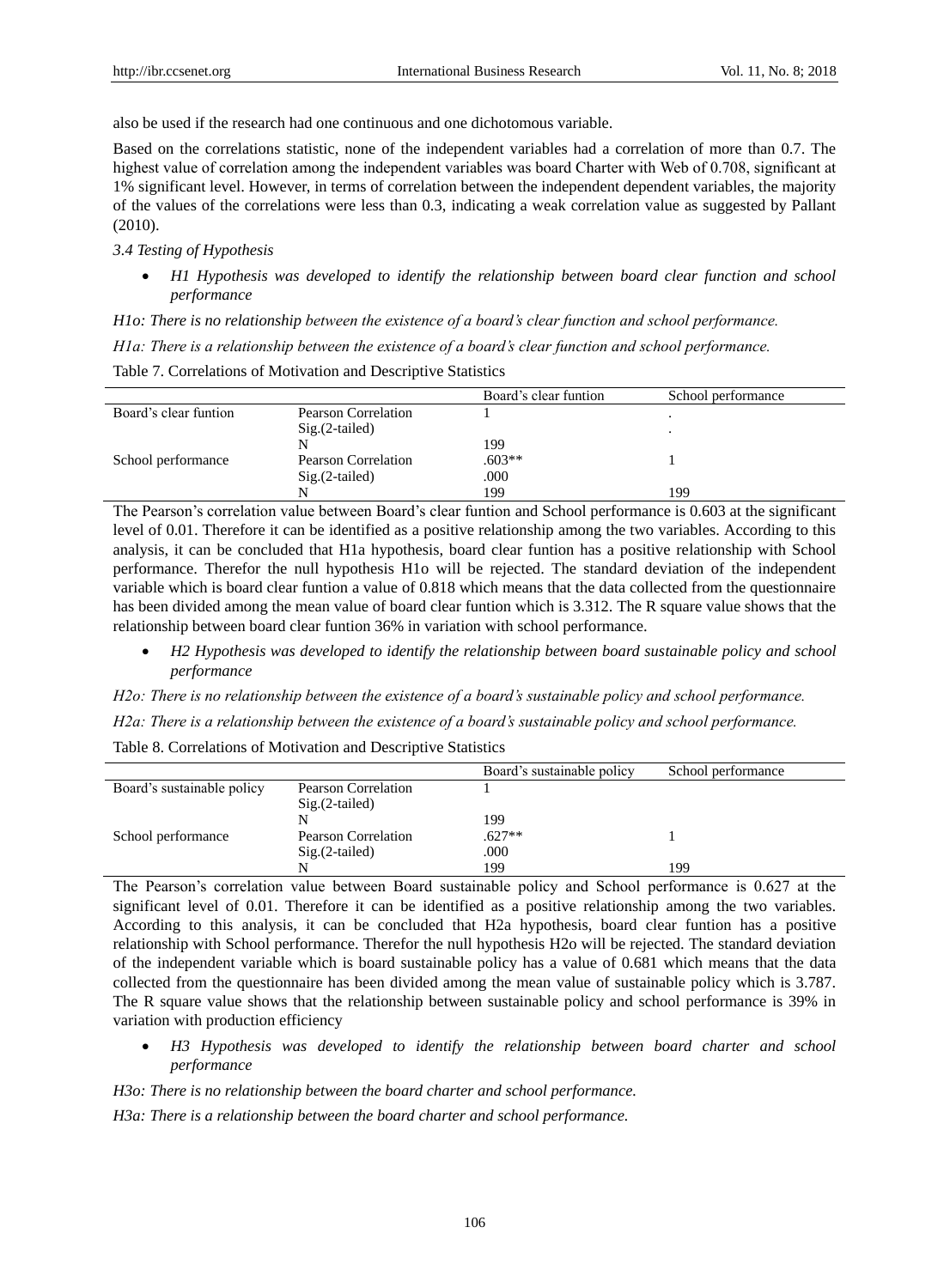|                    |                            | Board charter | School performance |
|--------------------|----------------------------|---------------|--------------------|
| Board charter      | <b>Pearson Correlation</b> |               |                    |
|                    | $Sig.(2-tailed)$           |               |                    |
|                    |                            | 199           |                    |
| School performance | <b>Pearson Correlation</b> | .708**        |                    |
|                    | $Sig.(2-tailed)$           | .000          |                    |
|                    |                            | 199           | 199                |

Table 9. Correlations of Motivation and Descriptive Statistics

The Pearson's correlation value between Board chater and School performance is 0.627 at the significant level of 0.01. Therefore it can be identified as a positive relationship among the two variables. According to this analysis, it can be concluded that H3a hypothesis, board clear funtion has a positive relationship with School performance. Therefor the null hypothesis H3o will be rejected. The standard deviation of the independent variable which is board charter has a value of 0.481 which means that the data collected from the questionnaire has been divided among the mean value of sustainable policy which is 3.907. The R square value shows that the relationship between sustainable policy and school performance is 50% in variation with production efficiency.

# *3.5 Summary of the Correlations*

Table 10. mmary of the Correlations

| Variables           | Pearson's correlation | Significance | R Square Value |
|---------------------|-----------------------|--------------|----------------|
| Board clear funtion | 0.603                 | $\rm 0.01$   | 0.364          |
| Sustainable policy  | 0.627                 | $\rm 0.01$   | 0.393          |
| Board charter       | 0.708                 | $0.01\,$     | 0.501          |

According to the analysis of the data, three positive relationships have been identified between bosrd clear function, sustainable policy and board charter with school performance. When considering the R square values, it can be understood that the variations among the independent variables has had an impact on the dependent variable. Therefor with the analysis of data gathered from the questionnaire and through the literature review, it can be concluded that motivation, line balancing and scientific workstation layout has a positive relationship with the school performance.

# **4. Discussion**

From the data that was analysed through hypotheses testing, the relationship between the dependent and independent variables were identified. The analysis of data for independent variable board clear funtion and dependent variable school performance indicates that it has a correlation of 0.603 and the R square value of 0.364 with a 0.01 level of significance. This analysis reveals the positive relationship between board clear funtion and school performance. Therefor H1a hypothesis is accepted whereas H1o hypothesis is rejected.

From the data that was gathered from the questionnaires and the literature reviews it is evident that board clear funtion plays a vital part in the performance of schools. It also allows the school to control and minimize factors such effect into performance of the scool. After the analysis of data in relation of board sustainable policy and school performance, the correlation was indicated as 0.627 as well as the R square value as 0.393 with a 0.01 level of significance. This indicates that the relationship between the independent variable sustainable policy and dependent variable school performance is positive, which means when line balancing increases the production efficiency would increase. Therefor H2a hypothesis is accepted while H2o Hypothesis is rejected. The analysis of data from the questionnaire for independent variable board charter and dependent variable school performance, the correlation is indicated as 0.708 while the R square value is identified as 0.501 with a level of 0.01 significance. This indicates a strong positive relationship between board charter and school performance, which can be understood as when the accuracy of implementing the board charter in the boards increases the school performance. Therefor H3a hypothesis can be accepted while H3o hypothesis will be rejected. In conclusion, the research problem was analysed through the established research objectives. To initially analyse the validity of the research objectives, a literature review was developed through past research and studies that was conducted in the same area relating to school performance. A conceptual framework was then developed to further clarify the objectives in to independent and dependent variables and the established relationship among them. The dependent variable was then declared as school performance and the independent variables were declared as board clear funtion, sustainable policy and board charter.

# **References**

Adams, C. A. (2002). Internal organisational factors influencing corporate social and ethical reporting: Beyond current theorising. *Accounting, Auditing & Accountability Journal, 15*(2), 223-250. https://doi.org/10.1108/09513570210418905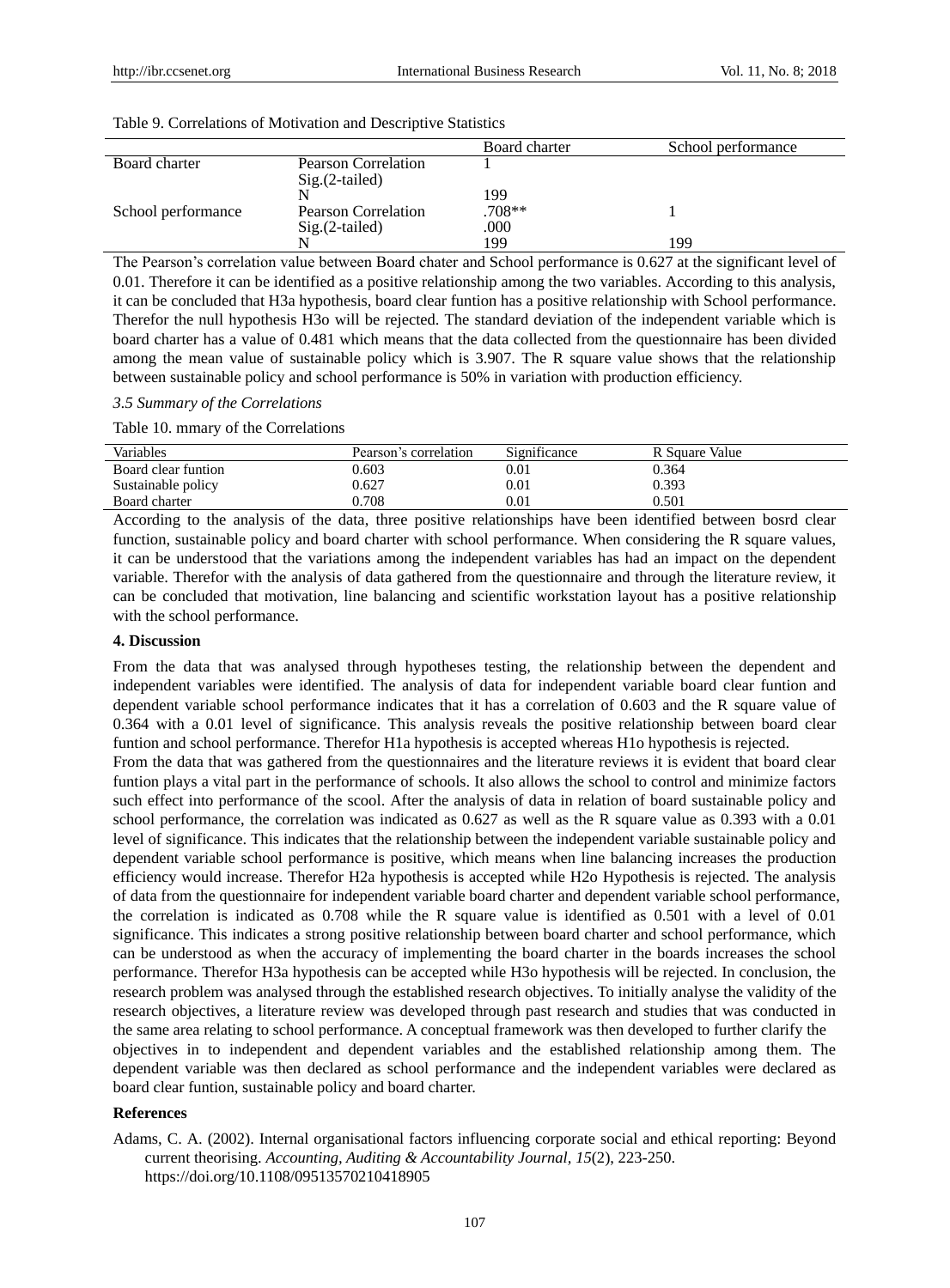- Adams, C., & Zutshi, A. (2004). Corporate social responsibility: why business should act responsibly and be accountable. *Australian Accounting Review, 14*(34), 31-39. https://doi.org/10.1111/j.1835-2561.2004.tb00238.x
- Adams, R. B., & Ferreira, D. (2007). A theory of friendly boards. *The Journal of Finance, 62*(1), 217-250. https://doi.org/10.1111/j.1540-6261.2007.01206.x
- Armstrong, C. S., Guay, W. R., & Weber, J. P. (2010). The role of information and financial reporting in corporate governance and debt contracting. *Journal of Accounting and Economics, 50*(2-3), 179-234. https://doi.org/10.1016/j.jacceco.2010.10.001
- Armstrong, K. (2010). The case for God. Random House Digital, Inc..
- Ashwin, A. S., Krishnan, R. T., & George, R. (2016). Board Characteristics, Financial Slack and R&D Investments: An Empirical Analysis of the Indian Pharmaceutical Industry. *International Studies of Management & Organization, 46*(1), 8-23. https://doi.org/10.1080/00208825.2015.1007007
- Bebchuk, L. A., & Weisbach, M. S. (2010). The state of corporate governance research. *The Review of Financial Studies, 23*(3), 939-961. https://doi.org/10.1093/rfs/hhp121
- Bhagat, S., & Bolton, B. (2008). Corporate governance and firm performance. *Journal of corporate finance, 14*(3), 257-273. https://doi.org/10.1016/j.jcorpfin.2008.03.006
- Blair, J. A. (2012). The rhetoric of visual arguments. In Groundwork in the Theory of Argumentation (pp. 261-279). Springer, Dordrecht. https://doi.org/10.1007/978-94-007-2363-4\_19
- Boeker, W., & Goodstein, J. (1991). Organizational performance and adaptation: Effects of environment and performance on changes in board composition. *Academy of Management Journal, 34*(4), 805-826.
- Brown, L. D., & Caylor, M. L. (2006). Corporate governance and firm valuation. *Journal of accounting and public policy, 25*(4), 409-434. https://doi.org/10.1016/j.jaccpubpol.2006.05.005
- Bushman, R. L. (2004). Believing History: Latter-day Saint Essays. Columbia University Press.
- Cadbury, A. (1992). Report of the committee on the financial aspects of corporate governance (Vol. 1). Gee.
- Carpenter, M. A., & Westphal, J. D. (2001). The strategic context of external network ties: Examining the impact of director appointments on board involvement in strategic decision making. *Academy of Management journal, 44*(4), 639-660.
- Cassar, G., Ittner, C. D., & Cavalluzzo, K. S. (2015). Alternative information sources and information asymmetry reduction: Evidence from small business debt. *Journal of Accounting and Economics, 59*(2-3), 242-263. https://doi.org/10.1016/j.jacceco.2014.08.003
- Cheng, B., Ioannou, I., & Serafeim, G. (2014). Corporate social responsibility and access to finance. *Strategic Management Journal, 35*(1), 1-23. https://doi.org/10.1002/smj.2131
- DeVellis, R. F. (2012). Validity. Scale development: Theory and applications, 3.
- Donaldson, L., & Davis, J. H. (1994). Boards and company performance research challenges the conventional wisdom. *Corporate governance: An international review, 2*(3), 151-160. https://doi.org/10.1111/j.1467-8683.1994.tb00071.x
- Fama, E. F., & Jensen, M. C. (1983). Separation of ownership and control. *The journal of law and Economics, 26*(2), 301-325. https://doi.org/10.1086/467037
- Field, A. (2009). Discovering statistics using SPSS. Sage publications.
- Gravetter, F. J., & Wallnau, L. B. (2004). Statistics for the behavioral sciences: A short course and student manual.
- Hair Jr, J. F. (2006). Black, WC, Babin, BJ Anderson, RE & Tatham, RL (2006). *Multivariate data analysis, 6.*
- Hillman, A. J., & Dalziel, T. (2003). Boards of directors and firm performance: Integrating agency and resource dependence perspectives. *Academy of Management review, 28*(3), 383-396. https://doi.org/10.5465/amr.2003.10196729
- Inderst, R., & Mueller, H. M. (2010). CEO replacement under private information. *The Review of Financial Studies, 23*(8), 2935-2969. https://doi.org/10.1093/rfs/hhq018
- Jensen, M. C., & Meckling, W. H. (1976). Theory of the firm: Managerial behavior, agency costs and ownership structure. *Journal of financial economics, 3*(4), 305-360. https://doi.org/10.1016/0304-405X(76)90026-X